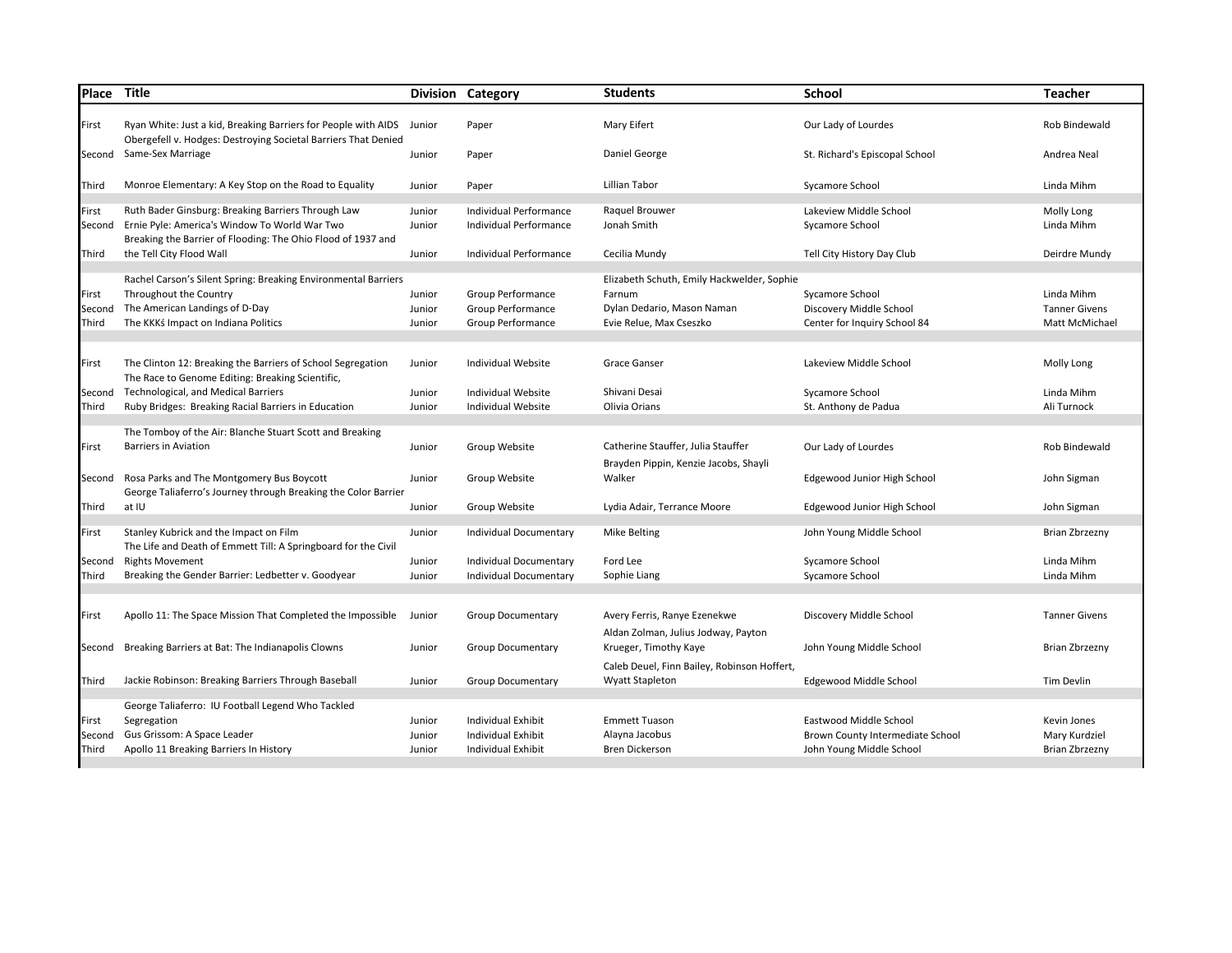| Place  | Title                                                                                                                  |        | Division Category         | <b>Students</b>                          | <b>School</b>                                | <b>Teacher</b>        |
|--------|------------------------------------------------------------------------------------------------------------------------|--------|---------------------------|------------------------------------------|----------------------------------------------|-----------------------|
|        |                                                                                                                        |        |                           |                                          |                                              |                       |
| First  | Desmond Doss Breaks Barriers as a Conscientious Objector<br>Challenging Japanese Internment: Fred Koramatsu defies     | Junior | Group Exhibit             | Amelia Alexander, Margaret Burkholder    | Lakeview Middle School                       | Molly Long            |
| Second | <b>Executive Order 9066</b>                                                                                            | Junior | Group Exhibit             | MacKinzie Knaus, Taylor Lucas            | Brown County Junior High                     | Amy Oliver            |
|        |                                                                                                                        |        |                           | Caleb Walcott, Ethan Zehr, Josh Kohne,   |                                              |                       |
| Third  | Penicillin: Breaking the Bacterial Barrier                                                                             | Junior | Group Exhibit             | Milan Hancock                            | Edgewood Junior High School                  | John Sigman           |
| First  | Japanese Americans Breaking Racial Barriers                                                                            | Senior | Paper                     | Jared Ito                                | North Central High School                    | Dave Wheeler          |
|        | Breaking Through Trenches and Racial Tensions: The Struggle<br>Second of the Harlem Hellfighters                       | Senior | Paper                     | Joaquin Devries                          | Mishawaka High School                        | Brian Zbrzezny        |
|        | "Time to forgive, but not forget" - Eva Mozes Kor lights a                                                             |        |                           |                                          |                                              |                       |
| Third  | <b>CANDLE for Holocaust History</b>                                                                                    | Senior | Paper                     | Yichen Xie                               | <b>Culver Academies</b>                      | Maxwell Johnson       |
| First  | Cole Porter                                                                                                            | Senior | Individual Performance    | Emma Szalkie                             | Shortridge High School                       | Anne Kaplan           |
|        | Wernher Von Braun and Sergei Korolev: Breaking the Barrier                                                             |        |                           | Ethan Betances, Jason Benyousky, Keller  |                                              |                       |
| First  | of Space                                                                                                               | Senior | Group Performance         | Bailey, Ryun Hoffert                     | Warsaw Community High School                 | <b>Mandy Bailey</b>   |
|        | Second The Angels of Bataan: A Landmark For Women                                                                      | Senior | Group Performance         | Erin Balaska, Samantha Ackley            | <b>Triton Central High School</b>            | <b>Austin Hall</b>    |
|        |                                                                                                                        |        |                           | Benjamin Riggins, David Steele, Isabella |                                              |                       |
| Third  | One Giant Leap For Mankind                                                                                             | Senior | Group Performance         | Scott, Kiefer Earl, Maggie Schweitzer    | <b>Triton Central High School</b>            | <b>Austin Hall</b>    |
|        |                                                                                                                        |        |                           |                                          |                                              |                       |
| First  | Fundamentally Breaking Big - Recognizing Macromolecules<br>Breaking Barriers Through Curb Cuts, How Three Universities | Senior | Individual Website        | Maxwell Ye                               | Carmel High School                           | Ryan Ringenberg       |
| Second | Implemented Curb Cuts                                                                                                  | Senior | Individual Website        | Amelia Ringor                            | Lafayette Central Catholic Jr/Sr High School | David Cornelius       |
| Third  | A Soviet Saga: Reform Regret                                                                                           | Senior | <b>Individual Website</b> | Aidan Schilling                          | Brown County High School                     | <b>Emily Lewellen</b> |
|        |                                                                                                                        |        |                           |                                          |                                              |                       |
| First  | The Vicar vs Fuhrer: Breaking barriers with Actions not Words                                                          | Senior | Group Website             | Bailey Shidler, Isaac Rentschler         | Columbia City High School                    | Kristin Rentschler    |
| Second | The Angels of Bataan and Corregidor                                                                                    | Senior | Group Website             | Abigail Angebrandt, Megan Bickley        | Brown County High School                     | <b>Emily Lewellen</b> |
| Third  | Rosalind Franklin: Breaking Barriers in Biology                                                                        | Senior | Group Website             | Chloe Laird. Lia Brandt                  | Warsaw Community High School                 | <b>Mandy Bailey</b>   |
| First  | Ralph Teetor: A Blind Man's Vision                                                                                     | Senior | Individual Documentary    | <b>Faith Austin</b>                      | Carmel High School                           | Katie Kelly           |
| Second | Alan Turing: a Hidden Hero                                                                                             | Senior | Individual Documentary    | Angela Gao                               | Carmel High School                           | Katie Kelly           |
| Third  | Harvey Milk: Breaking Barriers in Politics                                                                             | Senior | Individual Documentary    | Henley Lynch                             | North Central High School                    | Dave Wheeler          |
|        | Shinzo Ohki   How One Japanese Man Broke the Barrier of                                                                |        |                           | Harley Weinberg, Landon Wakeman,         |                                              |                       |
| First  | Animosity                                                                                                              | Senior | <b>Group Documentary</b>  | Madison Arnold, Sidney Basham            | Columbia City High School                    | Kristin Rentschler    |
|        | The Bandung Conference: A Post-Imperialist Test of Afro-Asian                                                          |        |                           |                                          |                                              |                       |
|        | Second Solidarity and How it Pioneered the Non-Aligned Movement                                                        | Senior | <b>Group Documentary</b>  | Archit Kalra, Jordan Seigel              | Carmel High School                           | Shawn Curtis          |
|        | The Atlantic Charter: How a World War II Meeting at Sea Lead                                                           |        |                           |                                          |                                              |                       |
|        | to the End of Colonization and the Formation of the United                                                             |        |                           |                                          |                                              |                       |
| Third  | <b>Nations</b>                                                                                                         | Senior | <b>Group Documentary</b>  | Jonathan Rogers, Sarah Burns             | Mishawaka High School                        | Brian Zbrzezny        |
| First  | Lise Meitner: Breaking Barriers and Breaking Atoms                                                                     | Senior | Individual Exhibit        | Mia Sosa                                 | Carmel High School                           | Katie Kelly           |
|        | The Thalidomide Tragedy: Breaking Barriers in Politics and the<br>Second Placenta                                      | Senior | Individual Exhibit        | Chloee Robison                           | Brown County High School                     | <b>Emily Lewellen</b> |
|        | Sandra Day O'Connor: Breaking Gender Inequality in the                                                                 |        |                           |                                          |                                              |                       |
| Third  | United States Supreme Court                                                                                            | Senior | Individual Exhibit        | Ava Cabellon                             | Carmel High School                           | Ryan Ringenberg       |